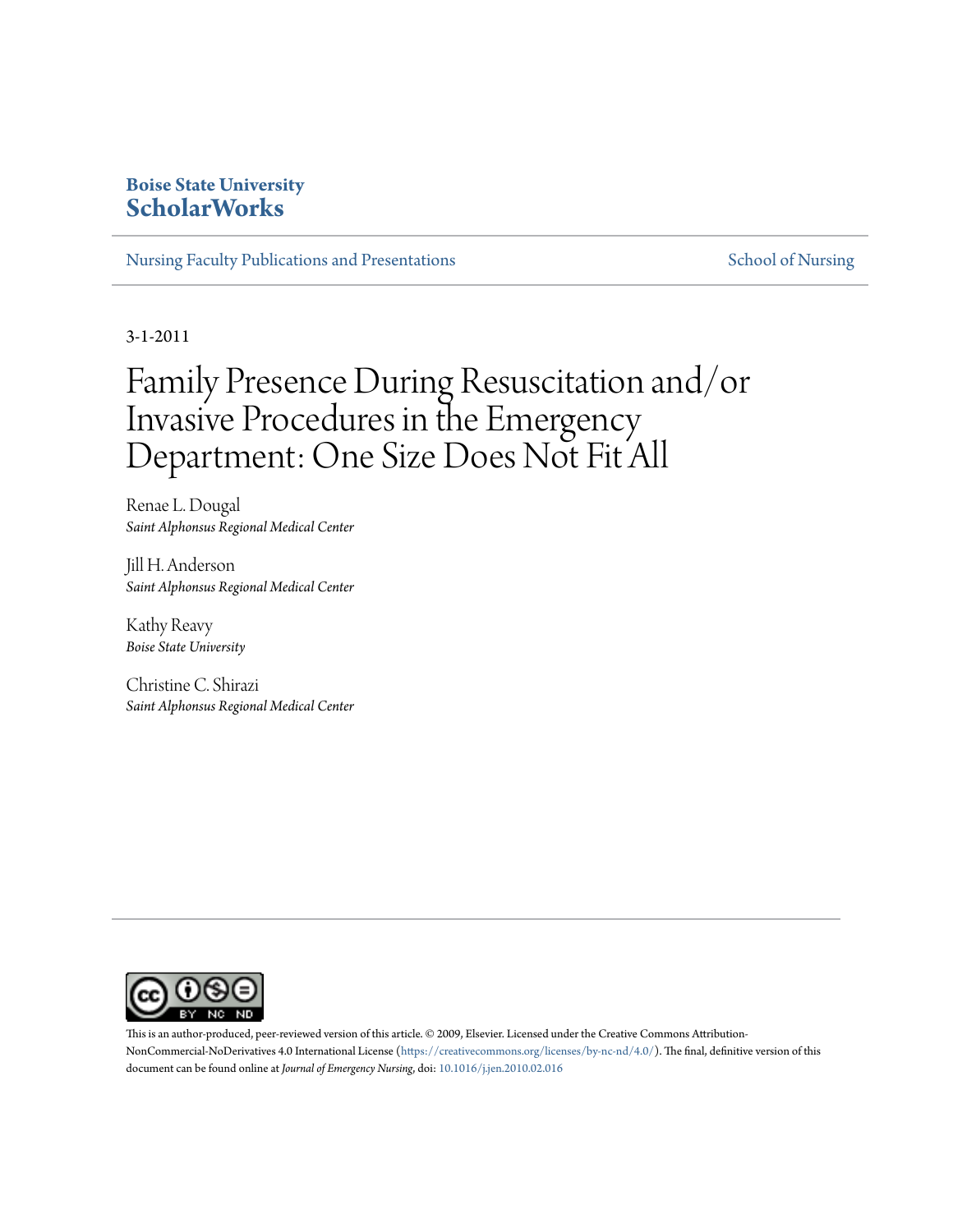# **Family Presence During Resuscitation and/or Invasive Procedures in the Emergency Department: One Size Does Not Fit All**

**Renae L. Dougal**  Saint Alphonsus Regional Medical Center

**Kathy Reavy** Boise State University

**Jill H. Anderson**  Saint Alphonsus Regional Medical Center

**Christine C. Shirazi**  Saint Alphonsus Regional Medical Center

Family presence during resuscitation and/or invasive procedures is receiving more attention today as it speaks to the heart of patient and family-centered care. Family members are the most important support for their loved ones during vulnerable times such as a life-threatening event. Although family presence during resuscitation and/or invasive procedures is becoming a more accepted practice in hospital settings, only 5% of hospitals in the United States have unit policies guiding the practice of family presence in specialty settings.<sup>1-5</sup> There is a need for family presence to be studied in non-academic hospitals and in other specialty settings such as emergency departments  $(ED)$  and adult intensive care units.<sup>2</sup> These environments are unpredictable and professionals have varying opinions regarding benefits of family presence during resuscitation and/or invasive procedures in adults. Currently, there is no hospital policy to guide practice of family presence at our 381 bed non-academic hospital in the Northwest. Acknowledging presence as central to patient care inspired our Evidence-Based Practice (EBP) committee to craft a hospital policy providing guidance for the healthcare team to determine when it is appropriate to offer the option of family presence.

Based on years of experience working as a nurse in the community, a member of our hospital EBP committee reminded us of the importance of presence at all stages in a person's life. When healthcare professionals develop therapeutic relationships with patients and loved ones through presence, patient outcomes and satisfaction may improve. To be present is to be with a patient and loved one in an authentic relationship promoting mutual respect, honesty and dignity.<sup>6</sup> Transferring the concept of presence to families during resuscitation and/or invasive procedures may help facilitate healing, grieving, and creating more positive experiences for both patient and family.

*Searching and critiquing the literature*. An extensive literature search was conducted. The search yielded 34 articles critiqued by the EBP committee. There were no true experimental studies, but there were 12 quantitative descriptive studies, 3 qualitative studies plus 1 mixed methods study published between 2003 and 2008. Seven expert opinions, 5 literature reviews, and 1 practice guideline were also evaluated. Strong support for policy development was found in the literature.

Literature findings noted that absence of a family presence policy can lead to misunderstandings and variations in practice among healthcare team members.7,8 Having a policy in place can lessen conflicts among the healthcare team, increasing the responsibility felt by the healthcare team to focus attention on caring for the patient. Policies help to define roles for the healthcare team and contribute to a more family-centered approach.<sup>3,9</sup> There have been no comparative studies evaluating hospitals with and without family presence policies.<sup>10</sup> Professional organizations including the Emergency Nurses Association<sup>11-15</sup> all support family presence and have practice guidelines which endorse offering the option. Therefore, the purpose of this article is to describe our experiences of researching, creating, implementing and evaluating a family presence policy in our emergency department.

Themes in the literature on family presence include both benefits and barriers. Benefits include promoting holistic patient and family centered care<sup>16,17,9,4,7</sup> because family members can be with loved ones during a life-threatening event having a better understanding of the patient's condition. They can see what is being done for their loved one and may ask that resuscitative efforts be stopped sooner<sup>18,16,3,17,4</sup> Family presence may contribute to decreased anxiety and fear leading to higher levels of satisfaction with the care experience.<sup>18</sup>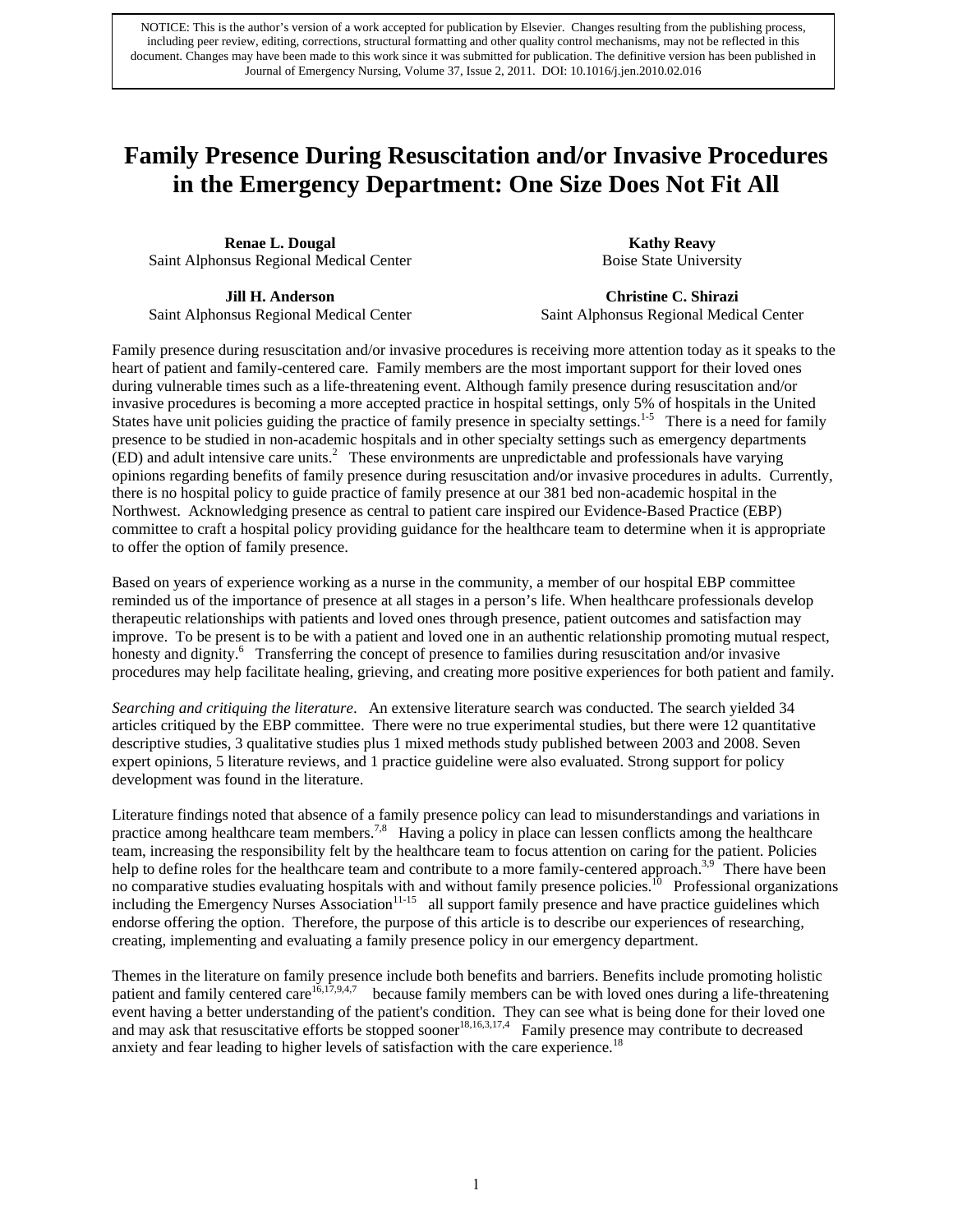To date, no nursing publications have reported litigation associated with family presence.<sup>19,18</sup> This may be due to the families gaining trust in staff members through observing their actions. Families may benefit emotionally by feeling supportive and present for their loved one, especially in the time of death. Opportunities to say good-bye to a loved one can assist with bereavement and may facilitate the grieving process when death occurs.<sup>18,19,4,7</sup> Family members also felt their presence was beneficial to the dying person and would agree to be present again if given the opportunity. $20,1$ 

Barriers to family presence include healthcare team members' skepticism of being watched by family members, fear of litigation, performance anxiety, and worry that family members may interfere with patient care.<sup>21,5,18,20,19,4</sup> A noted concern was that family members may experience negative psychological effects after witnessing a traumatic event.<sup>5,17,4</sup> These concerns combined with possible confidentiality violations are some of the contributing factors to why trauma surgeons are less open to family presence and may even strongly oppose the option.<sup>2,4</sup>

#### **Evidence-Based Practice Project**

The EBP task force volunteered to take on this EBP project consisting of writing a hospital policy on family presence during resuscitation and/or invasive procedures. The Iowa Model 22 adopted by our hospital guided our EBP process. A PICO question was developed (See Table 1) from an experience-based idea, followed by a literature search and critique of available evidence. The policy was written and the pilot study was endorsed by the ED staff, nurse manager and medical director.

#### **Acting on the Evidence**

*Policy development.* Prior to writing the FP policy the EBP task force contacted other hospitals within the Trinity Corporate system and learned no family policy existed. This made the need to create a policy even greater. Additional references reviewed included the Emergency Nurses Association<sup>23</sup> and clinical practice guidelines  $^{24,13,15,11}$  Key to developing the policy was an evidence-based practice guideline from a pediatric ED providing a step by step approach to individual situations where family presence could be applied.<sup>19</sup> Following policy development and implementation is policy evaluation. The purpose of the evaluation is to measure policy effectiveness. In this case a policy evaluation tool was created using a checklist format based on specific procedure points from the draft written policy.

*Staff education.* Prior to the policy being implemented education was provided by the ED unit based educator and medical director for the healthcare team. The ED healthcare team included registered nurses, ED physicians, trauma surgeons, respiratory therapists, radiology technicians, social workers, chaplaincy, ED technicians, and guest relations specialists. Content included definitions of the terms (See Table 2), staff roles and responsibilities as noted in the Emergency Nurses Association 23 text and power point, *Presenting the Option for Family Presence*. Informal education, such as visual reminders on bulletin boards in the staff break room and fliers describing family presence were strategically placed in high traffic areas throughout the ED.

Critical to the success of family presence is the role of family facilitator  $(FF)$ .<sup>25,13,1,4</sup> Family facilitators have been used in family presence options within the pediatric population.<sup>26</sup> This role may be filled by a licensed professional nurse, chaplain, social worker, or a guest relations specialist.<sup>27,28,18,26,25</sup> In our hospital a guest relations specialist is hired to provide family support and fulfills the FF role. According to the ENA, the option should not be offered without someone serving in the role of FF. The FF is trained to provide support, prepare the family regarding what to expect, provide rationale for any procedures and will remain with the family at all times as there can be highly emotional moments. Key elements to the role of the FF are excellent communication skills, knowledge to make an initial assessment of the family's wishes for family presence, and evaluation of readiness to enter the event room. The FF then conveys the family's option for presence to the direct care providers and seeks consensus from the healthcare team. The family is instructed outside the event room about where they should sit and expected behaviors so as not to interfere with the on-going patient care. There will be times when a family member may not be allowed into the event room due to the physical context of the ED, provider preference, or inappropriate family behavior.<sup>1</sup> The FF will inform the family of these reasons and strive to meet their needs with frequent updates on the patient's known condition. After the event the FF is available to connect family members with appropriate resources tailored to meet their needs. When the family facilitator or healthcare team member are in need of support there are hospital resources available to assist.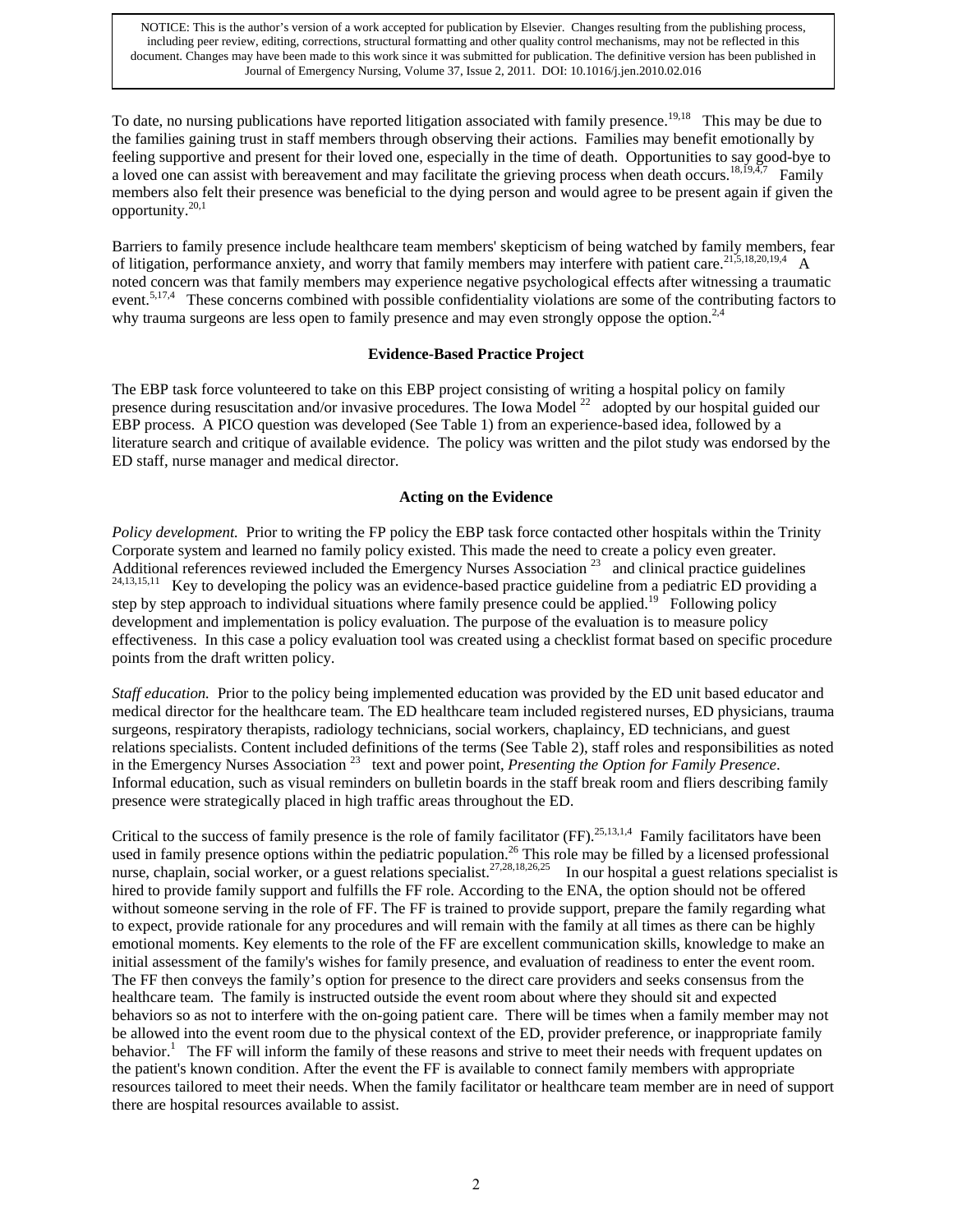*Results of policy evaluation.* The new family presence policy piloted in our emergency department proved to be controversial as evidenced by a low return rate of completed checklists. The healthcare team provided unsolicited verbal and written responses to the checklist including comments that the policy did not fit the culture of this emergency department. There were concerns family presence may violate privacy and HIPAA laws due to the emergency department environment. For example, the emergency department consists of a 2-bed trauma bay and 17 small exam rooms divided only by curtains. There are two small enclosed rooms that provide privacy but do not have the space for family presence in addition to medical equipment and healthcare providers. Currently only one room exists to accommodate family presence, and its primary use is for pediatric patients.

Other comments brought to the attention of the EBP task-force were regarding the terms *resuscitation and/or invasive procedure(s) being* conceptualized differently in our own ED. *Resuscitation* could mean a cardiac arrest, trauma, or a medical emergency such as a drug overdose. An *invasive procedure* can have several meanings such as intubation accompanying a cardiac resuscitation, external fixation of a broken bone, or insertion of a chest tube.

There is a need to understand the cause of the resuscitation and reason for invasive procedure(s) as it may affect the healthcare team's response and subsequent choice of whether or not to honor a family's option for presence. Knowing the emergency department is not a controlled environment makes it especially clear that policies need to be written specific to each context, one size does not fit all.

#### **Pilot Study**

A pilot study was conducted in the emergency department while the policy evaluation was ongoing. The purpose for the pilot study was to understand feelings and attitudes of the healthcare team towards family presence with adult patients. A survey was distributed to the ED healthcare team using a quantitative measurement tool adapted with permission from Duran.<sup>2</sup> The measurement tool having established reliability and validity consisted of 23 questions. IRB approval was obtained prior to data collection.

*Data Collection.* Two surveys were distributed, the first in June 2008 and the second in March 2009. A 34% return (N=84) and a 38% return (N=88) were received. Data were collected using a 4-point Likert Scale, with indicators of 1 = Strongly Agree and 4 = Strongly Disagree. Analyses were run using the Statistical Package for the Social Sciences (SPSS) version 17. Descriptive analyses were conducted, but sizes of specific healthcare disciplines were too small to establish reliable comparisons. Results from the first survey showed large standard deviations on most questions suggesting a lack of consensus among members of the healthcare team. Mean scores were in the Agree to Disagree range and did not reflect Strongly Agree or Strongly Disagree, further suggesting a lack of strong feelings of support or non-support of family presence. Informal discussions among healthcare team members regarding the survey centered on operationalization of the terms *resuscitation and/or invasive procedure(s).* Combining the terms instead of separating them caused confusion. Comments suggested the terms are interpreted differently in an ED environment than on a unit where patient care is more controlled. Comparing this unpredictable ED environment to a more predictable environment, such as a medical-surgical unit, supports the opinion that a hospital-wide family presence policy is not practical.

Therefore the next step was to re-visit the literature and re-evaluate best available evidence to more effectively operationalize the terms. The updated literature review found 35% of publications referenced the term *resuscitation and invasive procedure(s),* while 65% referenced only *resuscitation*.

Prior to distributing the second survey a statistician was consulted and five questions were revised by creating a part A and a part B to the questions, expanding the survey from 23 to 28 questions. (See Table 3). By separating the concepts and more clearly operationalizing the terms *resuscitation* and *invasive procedures*, a more reliable tool was produced as evidenced by Cronbach alpha scores. The Cronbach's alpha of the first survey was .858. After separating the two terms, the second survey had a Cronbach's alpha score of .928. (See Table 4). The higher alpha score from the second survey suggests separating the terms into two questions helped the healthcare team conceptualize them as independent of each other. It further suggests the Cronbach's alpha scores reflect the dynamics of patient care experienced in an emergency department. This perception was supported with descriptive findings from the second survey that differentiated the terms *resuscitation* and *invasive procedure(s).*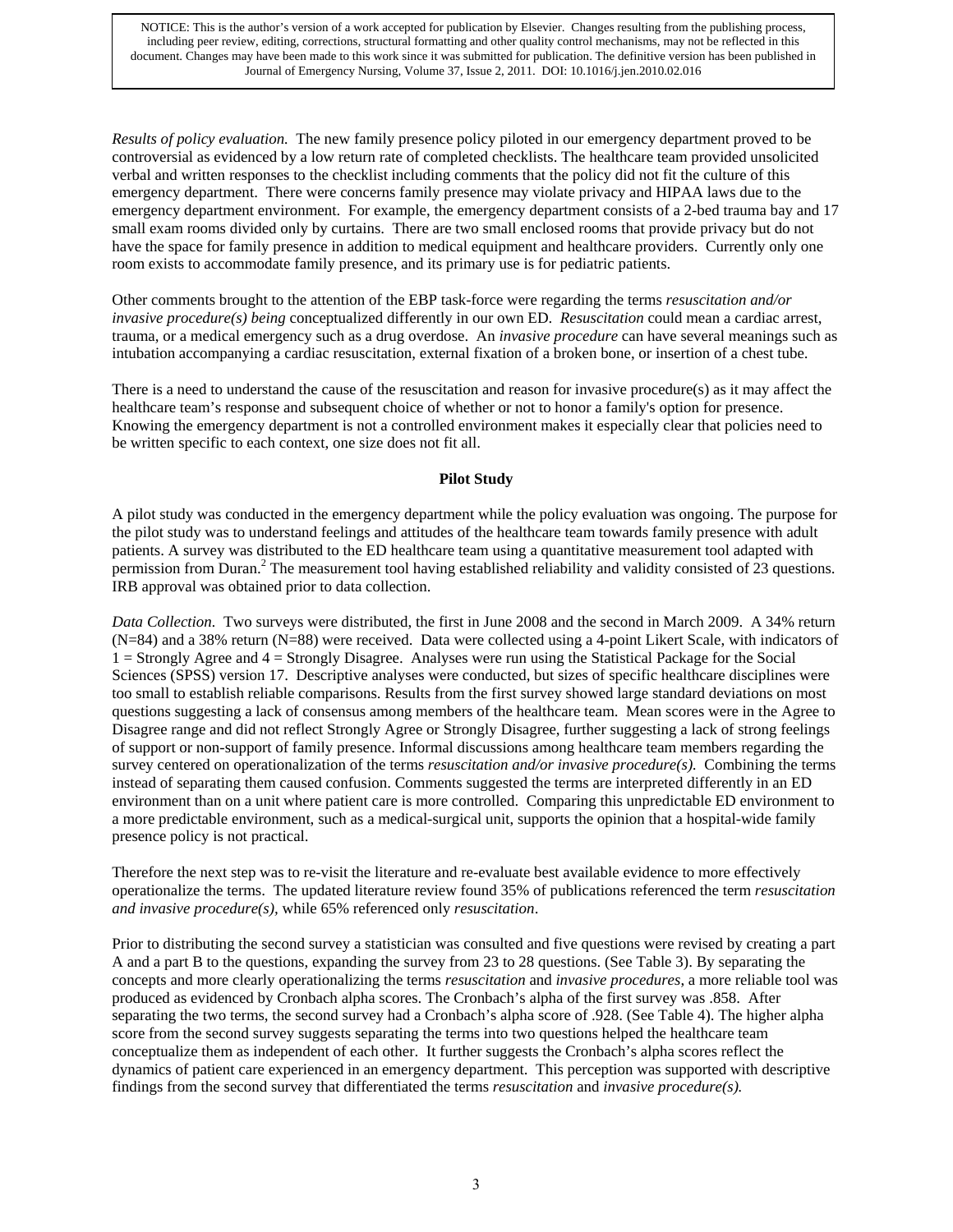The ED healthcare team was more supportive of family presence during resuscitation than during invasive procedures as noted by smaller standard deviations in the second survey.

#### **Conclusions**

The next step will be to work in collaboration with an interdisciplinary ED team to create two policies: one for family presence during resuscitation and a second for family presence during invasive procedures. However before beginning this process, there needs to be clear definitions of the terms: *resuscitation* and *invasive procedure(s)*. In re-writing the policies, the first priority will be searching for best available evidence on definitions of family presence during resuscitation and invasive procedures. Based on the best available evidence findings will be incorporated into a draft policy and given to the ED healthcare team along with the expectation clinical experts will validate the policies. A third survey will be distributed to query two distinct concepts: 1) attitudes and feelings during *resuscitation* and 2) attitudes and feelings during *invasive procedures*.

The EBP task force thought the family presence policy would be well suited to our emergency department. The evaluation did not give us the answers we were expecting; instead it raised more questions surrounding family presence. A policy for family presence in any clinical setting requires careful consideration of both culture and environment. Involving key stakeholders, including the healthcare team, patients and families, will promote a culture of holistic patient family-centered care. Afterall, the goal of patient family-centered care is focused on meeting needs of the patient's and family. This may include the need for information, support, being in close proximity to a loved one during a health-related crisis, or saying goodbye when death occurs. These policies will offer appropriate guidelines to assist staff in evaluating each family situation, determining when it is fitting to offer the option of family presence. There is the realization not all situations are conducive to family presence, and barriers and benefits will always remain. As each family situation is unique the important lesson learned from this EBP project is that one size policy does not fit all.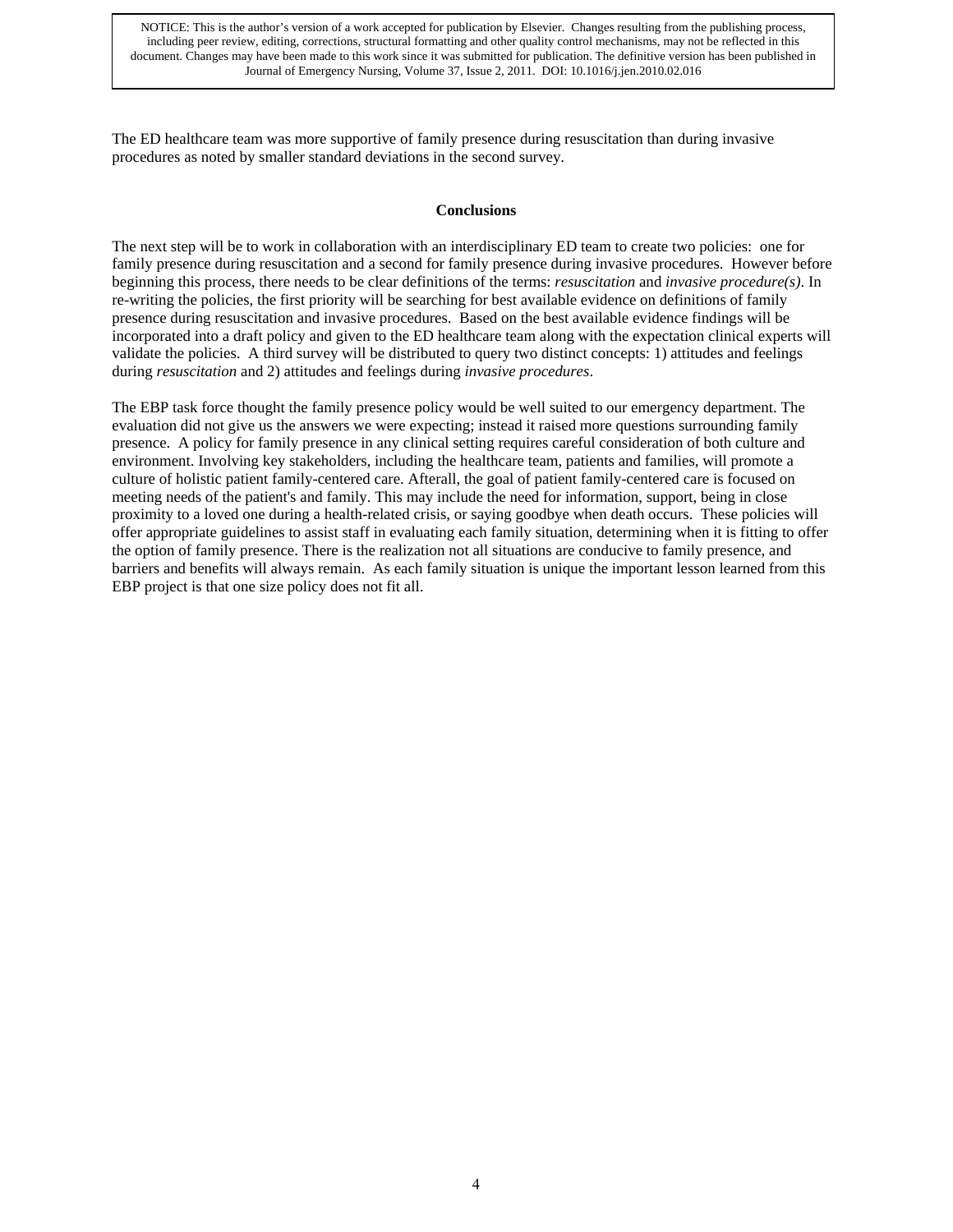#### **References**

- 1. Briguglio, A. Should the family stay? 2007. Available at: [http://www.rnweb.com/rnweb/content/print/ContentPopup.jsp?id=425958.](http://www.rnweb.com/rnweb/content/print/ContentPopup.jsp?id=425958) Accessed May 23, 2007.
- 2. Duran CR, Oman KS, Abel JJ, Koziel VM, Szymanski D. Attitudes toward and beliefs about family presence: a survey of healthcare providers, patients' families, and patients. *American Journal of Critical Care*  2007;16(3):270-9.
- 3. MacLean S, Guzzetta C, White C, Fontaine D, Eichorn D, Meyers T, Desy P. Family presence during cardiopulmonary resuscitation and invasive procedures: practices of critical care and emergency nurses. *American Journal of Critical Care* 2003;12(3):246-70.
- 4. Mian P, Warchal S, Whitney S, Fitzmaurice J, Tancredi D. Impact of a multifaceted intervention on nurses' and physicians' attitudes and behaviors toward family presence during resuscitation. *Critical Care Nurse* 2007;27(1):52-60.
- 5. York NL. Implementing a family presence protocol option. *Dimensions of Critical Care Nursing* 2004;23(2):84- 8.
- 6. Anderson JH. The impact of using nursing presence in a community heart failure program. *Journal of Cardiovascular Nursing* 2007;22(2):89-94.
- 7. Demir F. Presence of patients' families during cardiopulmonary resuscitation: physicians' and nurses' opinions. *Journal of Advanced Nursing* 2008;63(4):409-16.
- 8. Madden E, Condon C. Emergency nurses' current practices and understanding of family presence during CPR. *Journal of Emergency Nursing* 2007;33(5):433-40.
- 9. Blair P. Is family presence practical during emergency resuscitation? *Nursing Management* 2004;35(6):20-3.
- 10. Halm MA. Family presence during resuscitation: a critical review of the literature. *American Journal of Critical Care 2005*;14(6):494-512.
- 11. Emergency Nurses Association. Emergency Nurses Association Position Statement. Family presence at the bedside during invasive procedures and cardiopulmonary resuscitation*.* 2005:8 pages.
- 12. American Heart Association. Guidelines for cardiopulmonary resuscitation and emergency cardiovascular care. *Circulation* 2005;112(24 suppl):IV-1-211. Available at [http://www.circulation.aha.org,](http://www.circulation.aha.org/) Accessed September 11, 2007.
- 13. American Association of Critical Care Nurses. American Association of Critical Care Nurses Practice Alert. Family presence during CPR and invasive procedures. November 2004;21(11):3 pages.
- 14. American College of Critical Care Medicine. American College of Critical Care Medicine Task Force. Family presence during resuscitation (FPDR). 2004-2005;1 page.
- 15. Canadian Association of Critical Care Nurses. Canadian Association of Critical Care Nurses Position Statement. Family presence during resuscitation. 2005.
- 16. Meyers TA, Eichorn DJ, Guzzetta CE, Clark AP, Klein JD, Taliaferro E. et al. Family presence during invasive procedures and resuscitation: The experience of family members, nurses, and physicians. *American Journal of Nursing* 2000;100(2):32-42.
- 17. Marrone L, Fogg C. Family presence during resuscitation. *Holistic Nursing Practice* 2006;20(1):34-6.
- 18. Aldridge MD, Clark AP. Making the right choice: family presence and the CNS. *Clinical Nurse Specialist: the journal for advanced nursing practice* 2005;19(3): 113-18.
- 19. Farah MM, Thomas CA, Shaw KN. Evidence-based guidelines for family presence in the resuscitation room: a step-by-step approach. *Pediatric Emergency Care* 2007; 23(8):587-91.
- 20. Moreland P. Family presence during invasive procedures and resuscitation in the emergency department: a review of the literature. *Journal of Emergency Nursing* 2005;31(1):58-72.
- 21. Knott A, Kee CC. Nurses' beliefs about family presence during resuscitation. *Applied Nursing Research*  2005;18(4):192-8.
- 22. Titler MG, Kleiber C, Steelman VJ, Rakel BA, Budreau G, Everett LQ, et al. The Iowa model of evidence-based practice to promote quality care. *Critical Care Nursing Clinics of North America* 2001;13(4):497-509.
- 23. Emergency Nurses Association. *Presenting the option for family presence*. 2007. (3rd. ed.).
- 24. Davidson JE, Powers K, Hedayat KM, Tieszen M, Kon AA, Shepard E, et al. Clinical practice guidelines for support of the family in the patient-centered intensive care unit: American College of Critical Care Medicine Task Force 2004-2005. *Critical Care Medicine* 2007;35(2):605-22.
- 25. Basol R, Ohman K, Simones J, Skillings K. Using research to determine support for a policy on family presence during resuscitation. *Dimensions of Critical Care Nursing* 2009;28(5):237-47.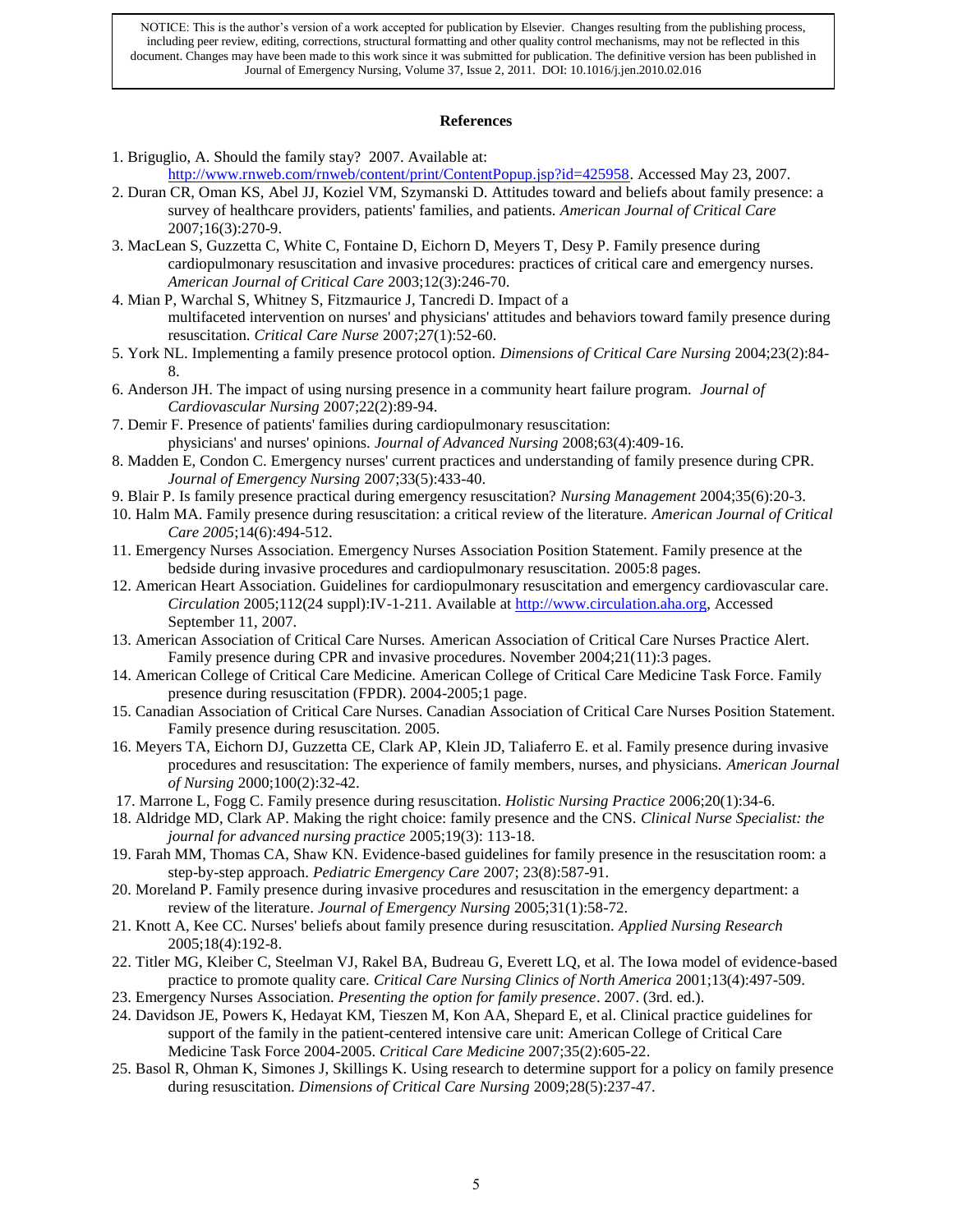- 26. Mangurten J, Scott SH, Guzzetta CE, Clark AP, Vinson L, Sperry J, et al. Effects of family presence during resuscitation and invasive procedures in a pediatric emergency department. *Journal of Emergency Nursing* 2006;32(3):225-33.
- 27. Axelsson AB, Zettergren M, Axelsson C. Good and bad experiences of family presence during acute care and resuscitation. What makes the difference? *European Journal of Cardiovascular Nursing* 2005;4(2):161-69.
- 28. Redley B, Botti M, Duke M. Family member presence during resuscitation in the emergency department: An Australian perspective. *Emergency Medicine Australasia* 2004;16:295-308.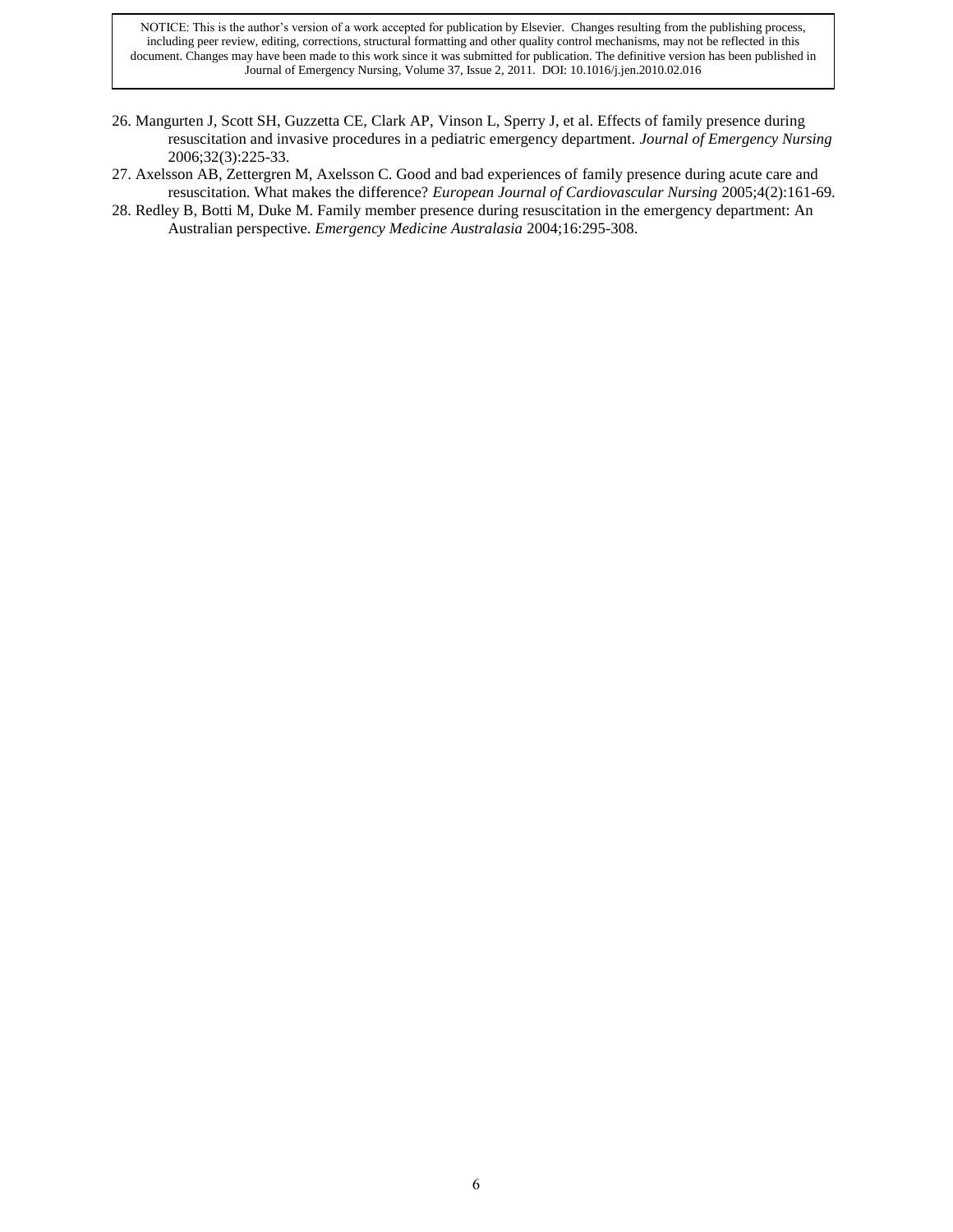# **Table 1: PICO Question**

*Problem*: There are no hospital or unit policies for family presence during

resuscitation and/or invasive procedures in a 381-bed, non-academic hospital;

*Intervention*: Creation and implementation of a hospital-wide policy;

*Comparative Intervention*: Practicing family presence without a policy;

*Outcome*: The hospital EBP committee will create a policy for Family

Presence and/or Invasive Procedures.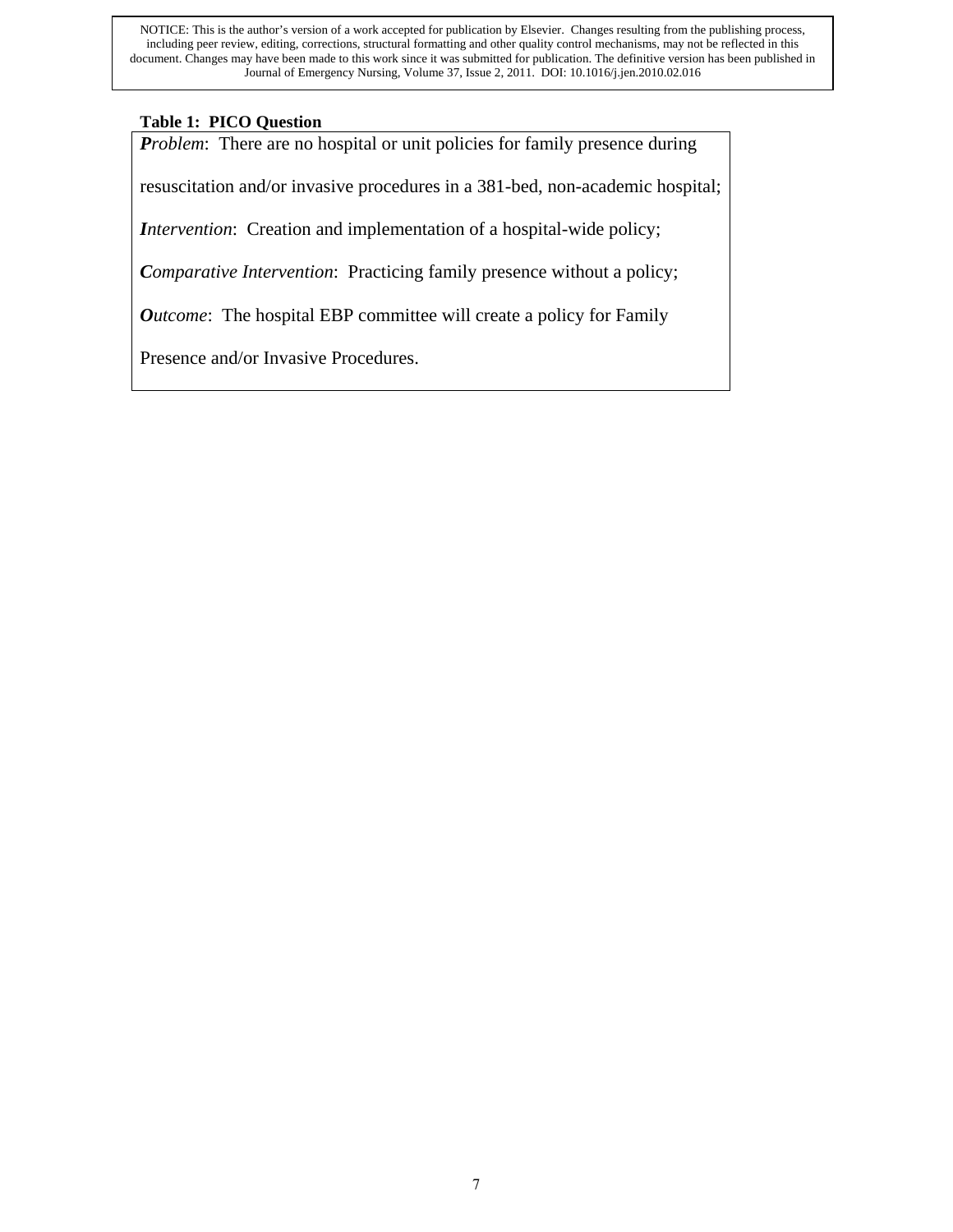### **Table 2: Operational definitions**

*Family presence*: the presence of family members in a location that allows physical or

visual contact with the patient during resuscitation, invasive and/or painful procedures.

*Resuscitation:* a sequence of interventions initiated to sustain life and/or prevent

deterioration of the patient's condition.

*Invasive procedures*: any intervention that involves manipulation of the body and/or

penetration of the body's natural barriers to the external environment.

*Family Facilitator (FF)*: a designated staff member, trained in the process of explaining

current medical care in broad general terms, providing assessment, preparation, and

support of families during resuscitation, invasive and/or painful procedures. FF may

include nurses, physicians, chaplains, social workers, technicians, or guest relations

personnel.

**\*Emergency Nurses Association.** *Presenting the Option of Family Presence* **2007. (3rd ed.)**